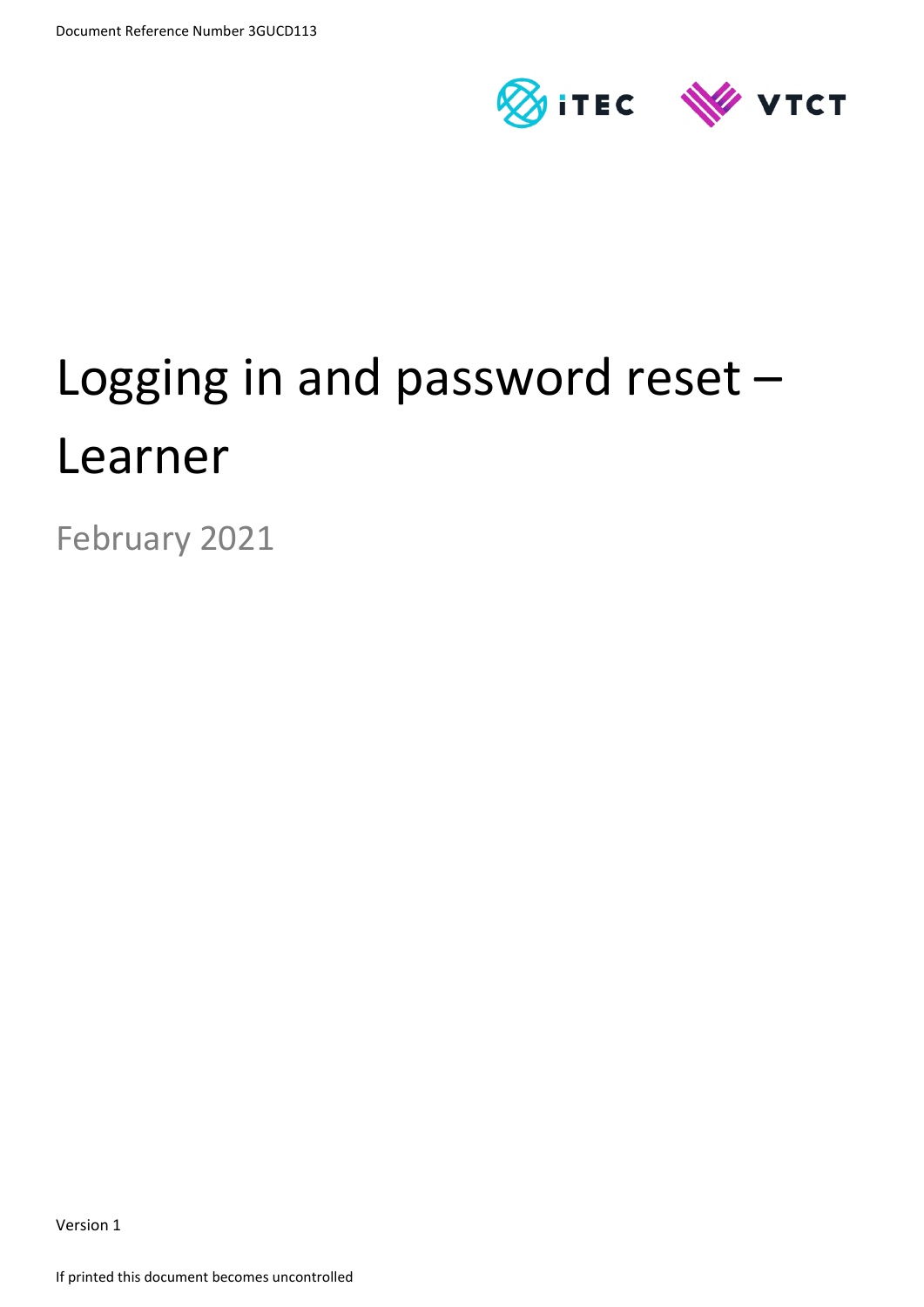

## **Contents**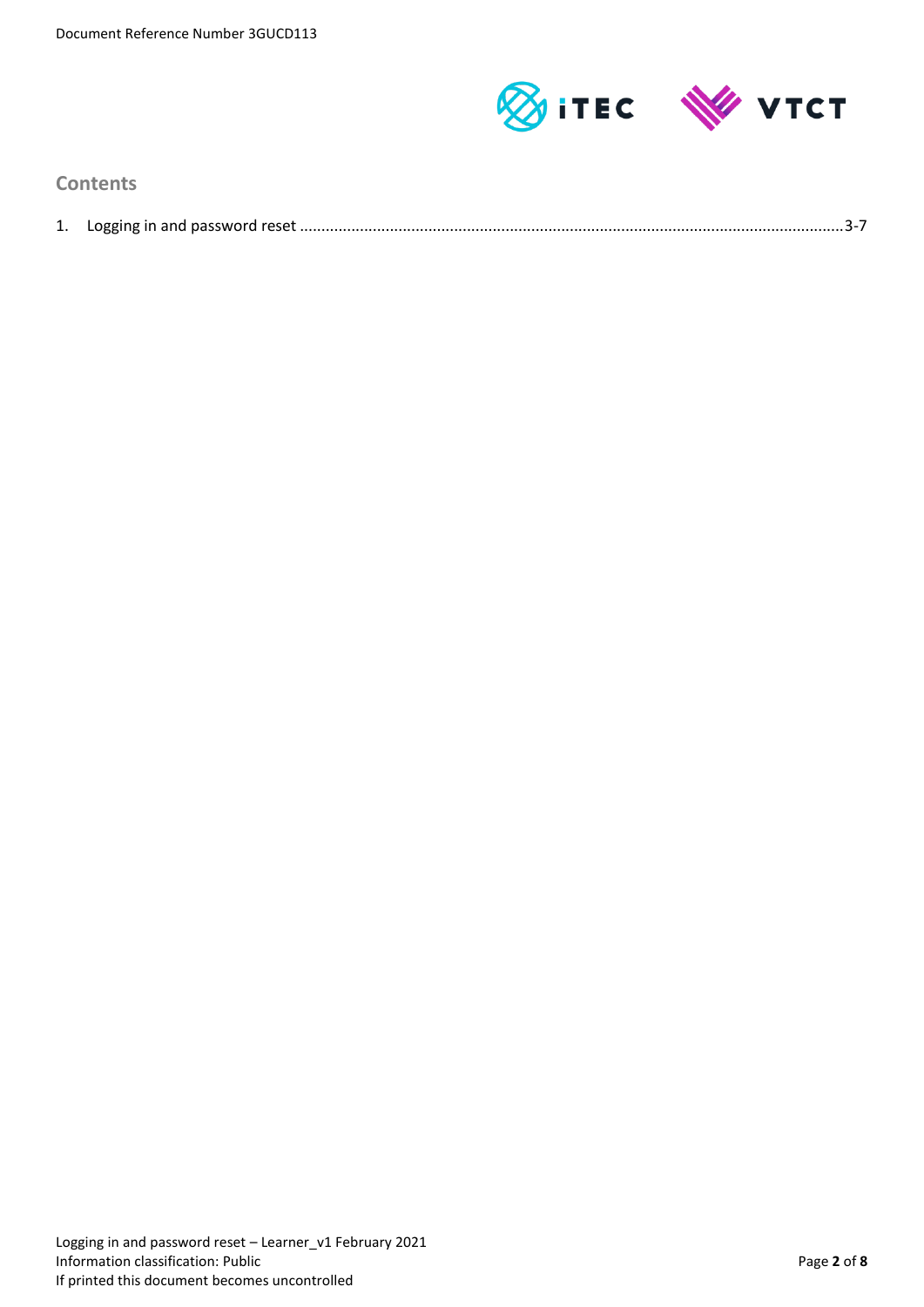

- **1. Logging in and password reset**
- 1) The website address for ManageAssess is: <https://www.manageassess.com/accounts/login/>

You can also access the login page via the VTCT [website](http://www.vtct.org.uk/existing-centres/resources/manageassess/)

#### 2) The ManageAssess login page

| Login<br>画<br>Let learners show off newly-acquired knowledge through text,<br>illustrations, audio and video, automatically uploaded into a portfolio<br>to give assessors an immediate, broad view of progress. |
|------------------------------------------------------------------------------------------------------------------------------------------------------------------------------------------------------------------|
| Please enter your email<br>Username<br>Please enter your password<br>Password<br>Sign in                                                                                                                         |
| Forgot your password? You can reset it here.                                                                                                                                                                     |
|                                                                                                                                                                                                                  |
|                                                                                                                                                                                                                  |

3) Enter your login and select Sign in.

You will have received your login details either by email or in person.

| Login<br>国<br>Let learners show off newly-acquired knowledge through text, illustrations, audio and video, automatically uploaded into a portfolio<br>to give assessors an immediate, broad view of progress. |  |
|---------------------------------------------------------------------------------------------------------------------------------------------------------------------------------------------------------------|--|
| Username<br>logintest2<br>Password<br><br>Sign in                                                                                                                                                             |  |
| Forgot your password? You can reset it here.                                                                                                                                                                  |  |
|                                                                                                                                                                                                               |  |
|                                                                                                                                                                                                               |  |

Logging in and password reset – Learner\_v1 February 2021 Information classification: Public Page **3** of **8** and **Page 3** of **8** and **Page 3** of **8** If printed this document becomes uncontrolled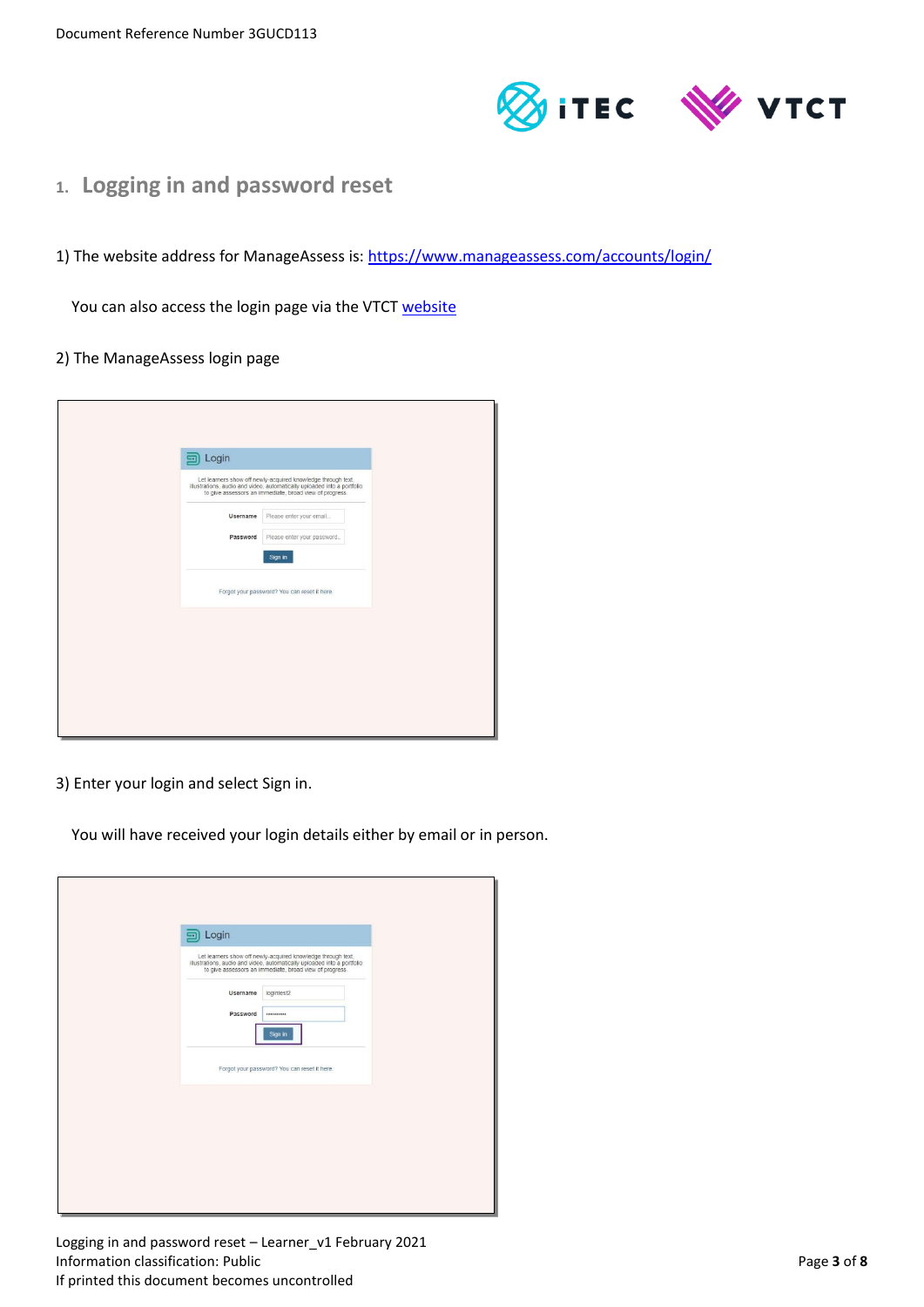

4) Upon first time login you will be prompted to enter a new password. Complete this and select Submit.

| 囙<br>You must choose a password to continue<br>using the app. |
|---------------------------------------------------------------|
| New Password<br>                                              |
| New Password<br><br>confirmation                              |
| Submit                                                        |
|                                                               |
|                                                               |
|                                                               |
|                                                               |
|                                                               |
|                                                               |
|                                                               |
|                                                               |

5) Select Authorize. You will only need to perform this action once.

You will not be able to access ManageAssess if you Decline.

| ManageAssess would like to access the following information                                   |
|-----------------------------------------------------------------------------------------------|
| <b>Basic profile</b>                                                                          |
| Access to your basic information. Includes names, gender, birthdate<br>and other information. |
| Email                                                                                         |
| Access to your email address.                                                                 |
| Phone number                                                                                  |
| Access to your phone number.                                                                  |
| Address information                                                                           |
| Access to your address. Includes country, locality, street and other<br>information.          |
| ManageAssess Authentication Service                                                           |
| Access to your Title, ULN<br><b>Decline</b><br>Authorize                                      |
|                                                                                               |
|                                                                                               |
|                                                                                               |
|                                                                                               |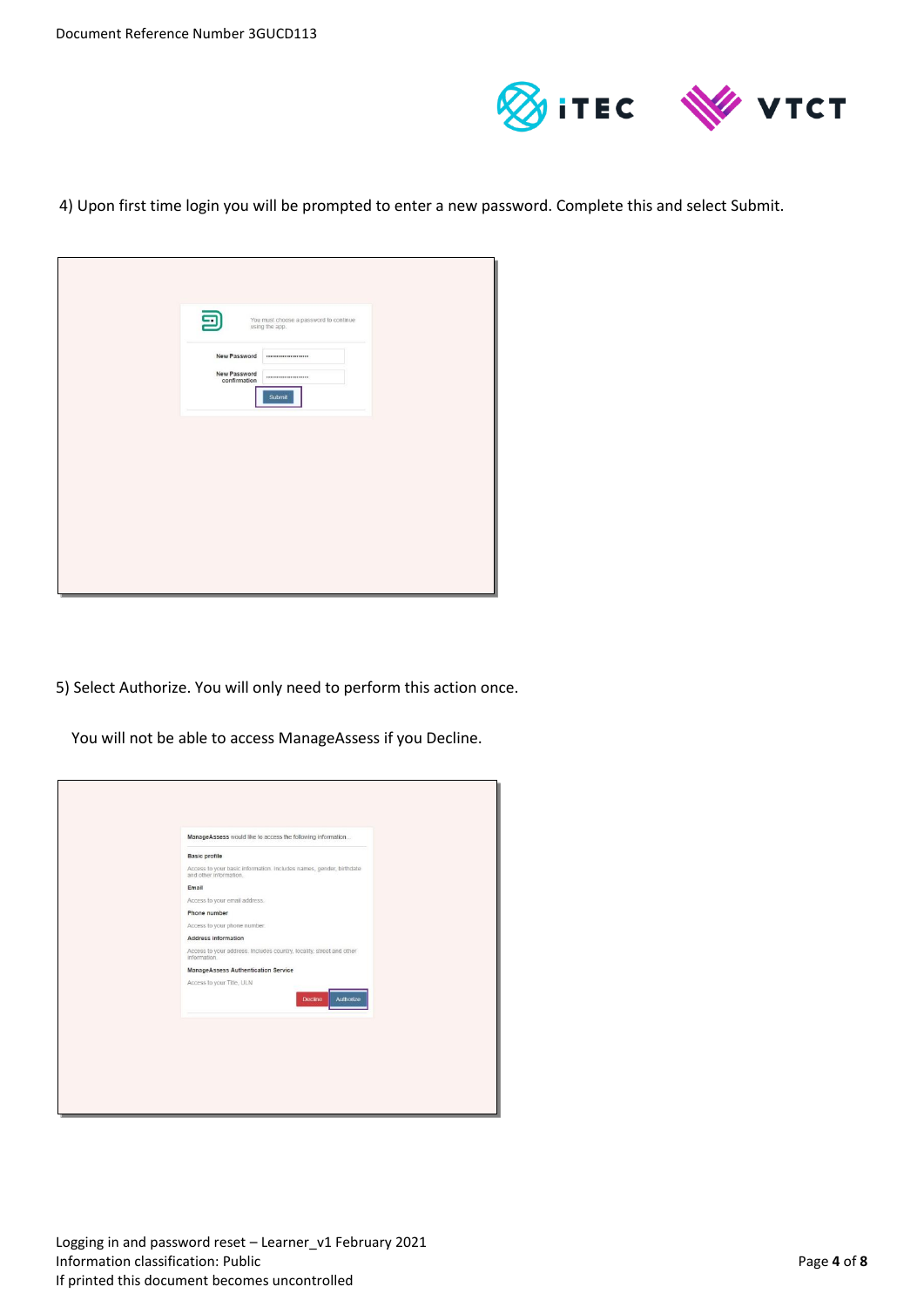

6) After logging in for the first time, you can add an email address. Having an email address within the system will mean you can reset your password.

| <b>ManageAssess</b>                                   | Home<br>Journal<br><b>Components</b>                                                                                  | Files<br><b>Groups</b> |                  |                | Learner Test1 &<br>(Learner)<br>Log out <sup>[+</sup> |
|-------------------------------------------------------|-----------------------------------------------------------------------------------------------------------------------|------------------------|------------------|----------------|-------------------------------------------------------|
| Ξ<br>Menu                                             |                                                                                                                       |                        |                  |                |                                                       |
|                                                       | VTCT Level 2 Diploma for Hair Professionals (Barbering)                                                               |                        |                  |                |                                                       |
| 3                                                     | Progress Through Assigned Work (3.3%)<br>Assigned Units<br>Unassigned Units<br>Completed<br>-1<br>Component Breakdown |                        |                  |                |                                                       |
| Next 5 Components                                     | Awaiting Marking (0)<br>Marked (0)<br>Open $(8)$                                                                      | Due Date               |                  |                |                                                       |
| Component Name<br>UHB202 - Cut facial hair into shape |                                                                                                                       | due 30th Oct           | Files<br>0 Files | Status<br>Open | Actions<br>View                                       |
| UHB201 - Style and finish men's hair                  |                                                                                                                       | due 30th Oct           | 0 Files          | Open           | View                                                  |
|                                                       | UHB200 (Part B) - Creatively cut hair using a combination of barbering techniques                                     | due 30th Oct           | 0 Files          | Open           | View                                                  |
| UHB203 - Shaving services                             |                                                                                                                       | due 30th Oct           | 2 Files          | Open           | View                                                  |
| View all Components                                   | UHB200 (Part A) Cut hair using basic barbering techniques                                                             | due 30th Oct           | 0 Files          | Open           | View                                                  |

7) Select your name link in the top right of the screen.

| ManageAssess                         | Journal<br>Components Files<br>Home                                                                                                                                    | <b>Groups</b> |         |               | Learner Test1 &<br>$(1.$ earner $)$<br>Log out <sup>(*)</sup> |
|--------------------------------------|------------------------------------------------------------------------------------------------------------------------------------------------------------------------|---------------|---------|---------------|---------------------------------------------------------------|
| Ξ<br>Menu                            |                                                                                                                                                                        |               |         |               |                                                               |
|                                      | VTCT Level 2 Diploma for Hair Professionals (Barbering)                                                                                                                |               |         |               |                                                               |
| 3                                    | Progress Through Assigned Work (3.3%)<br>Assigned Units   Unassigned Units<br>Completed<br>Component Breakdown<br>Awaiting Marking (0)<br>Marked (0)<br>H.<br>Open (8) |               |         |               |                                                               |
| Next 5 Components<br>Component Name  |                                                                                                                                                                        | Due Date      | Files.  | <b>Status</b> | Actions                                                       |
| UHB202 - Cut facial hair into shape  |                                                                                                                                                                        | due 30th Oct  | 0 Files | Open          | View                                                          |
| UHB201 - Style and finish men's hair |                                                                                                                                                                        | due 30th Oct  | 0 Files | Open          | View                                                          |
|                                      | UHB200 (Part B) - Creatively cut hair using a combination of barbering techniques                                                                                      | due 30th Oct  | 0 Files | Open          | View                                                          |
| UHB203 - Shaving services            |                                                                                                                                                                        | due 30th Oct  | 2 Files | Open          | View                                                          |
| View all Components                  | UHB200 (Part A) Cut hair using basic barbering techniques                                                                                                              | due 30th Oct  | 0 Files | Open          | View                                                          |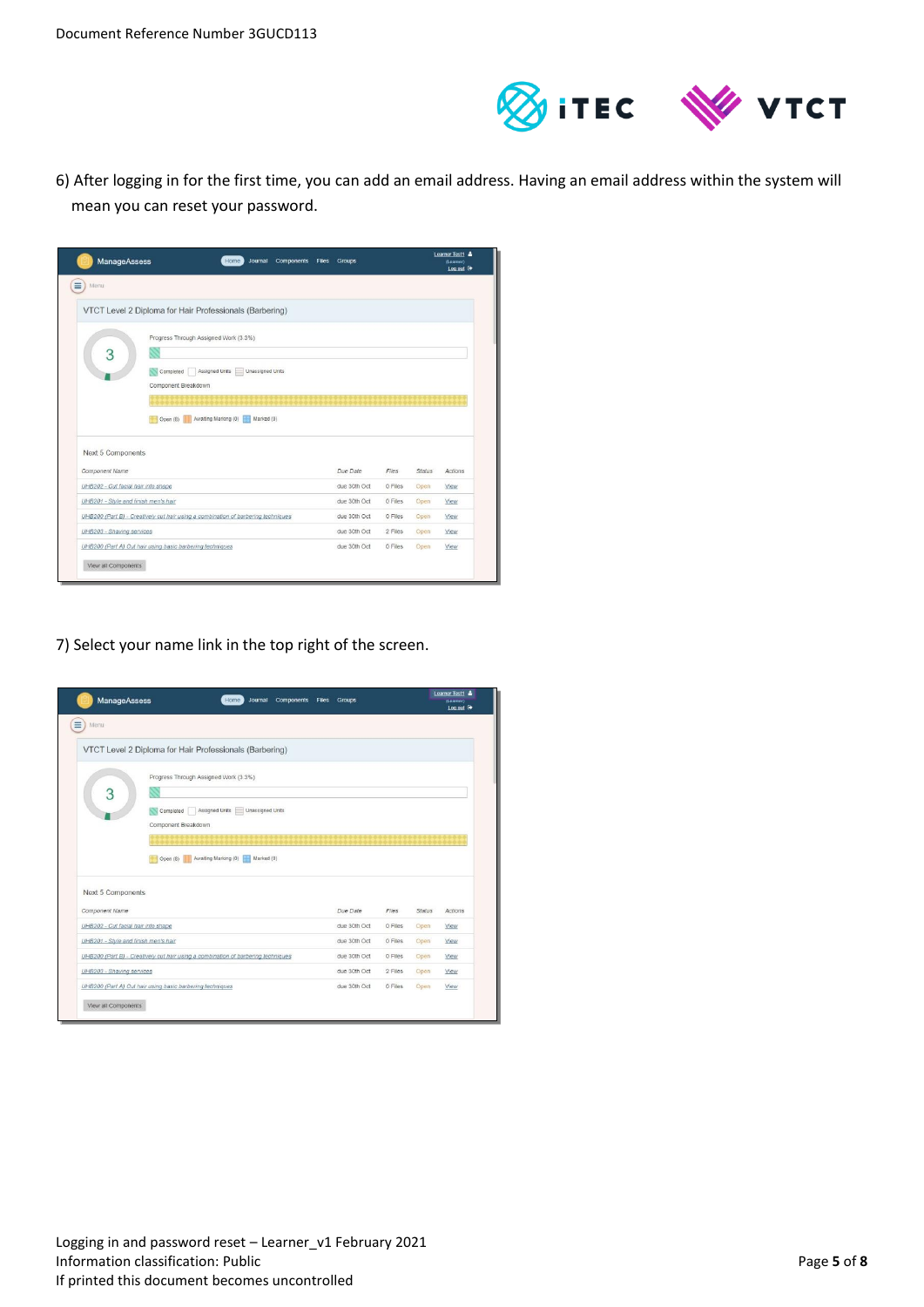

## 8) Select the Personal tab.

| Preferences | Avatar<br>Personal | Password<br>Quota                 |  |  |
|-------------|--------------------|-----------------------------------|--|--|
| Options     |                    |                                   |  |  |
|             |                    | Homepage O Home O Files O Journal |  |  |
|             | Old<br>Components  | Show Hide                         |  |  |
| Save        |                    |                                   |  |  |
|             |                    |                                   |  |  |

9) If an email is present, check it is correct. If no email address is present, enter your address.

10) Select Save.

| Ξ<br>Username |  |              |
|---------------|--|--------------|
| learnertest1  |  |              |
| Email         |  |              |
| Email         |  |              |
| Given Name    |  |              |
| Learner       |  |              |
| Middle Name   |  |              |
| Middle Name   |  |              |
| Family Name   |  |              |
| Test1         |  |              |
| Title         |  |              |
| Miss          |  | ÷            |
| Gender        |  |              |
| Male          |  | $\pmb{\div}$ |
| Date of Birth |  |              |
| save          |  |              |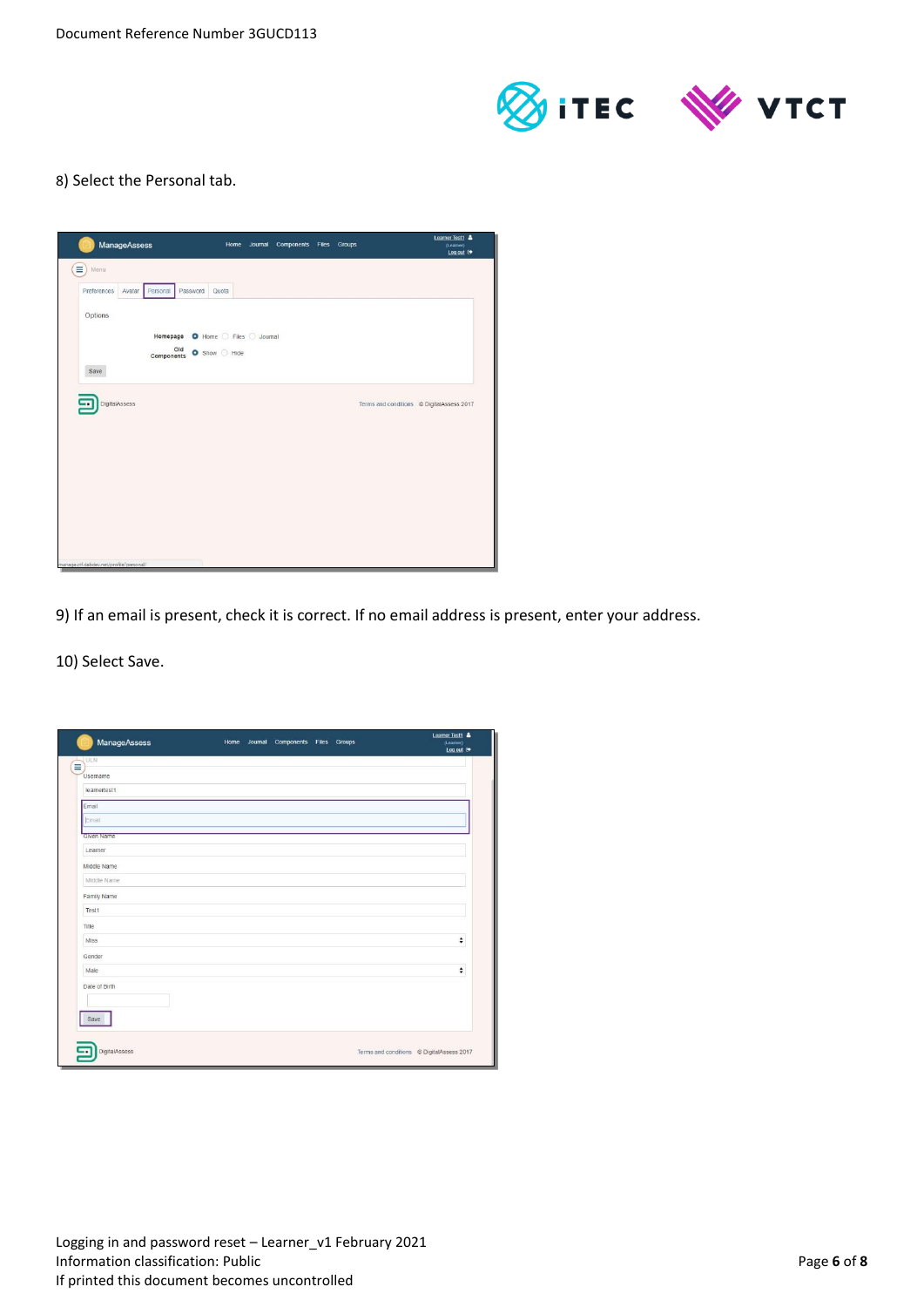

11) If you forget your password you can reset it via the ManageAssess [login page](https://www.manageassess.com/accounts/login/) by selecting the 'Forgot your password?' link.

| Login<br>♦ |                                                                                                                                                                                                    |
|------------|----------------------------------------------------------------------------------------------------------------------------------------------------------------------------------------------------|
|            | Let learners show off newly-acquired knowledge through text,<br>illustrations, audio and video, automatically uploaded into a portfolio<br>to give assessors an immediate, broad view of progress. |
| Username   | Please enter your email                                                                                                                                                                            |
| Password   | Please enter your password                                                                                                                                                                         |
|            | Sign in                                                                                                                                                                                            |
|            | Forgot your password? You can reset it here.                                                                                                                                                       |
|            |                                                                                                                                                                                                    |
|            |                                                                                                                                                                                                    |
|            |                                                                                                                                                                                                    |
|            |                                                                                                                                                                                                    |

- 12) Enter the email address associated with your account and select 'Reset my password'.
- 13) You will now receive an email which contains a link to enable the password reset. The email will also confirm what your username is.

| Reset password<br>亘                                                                                             |  |
|-----------------------------------------------------------------------------------------------------------------|--|
| Forgotten your password? Enter your email address below, and we'll<br>email instructions for setting a new one. |  |
| Email                                                                                                           |  |
| <b>Back to login</b><br>Reset my password                                                                       |  |
|                                                                                                                 |  |
|                                                                                                                 |  |
|                                                                                                                 |  |
|                                                                                                                 |  |
|                                                                                                                 |  |
|                                                                                                                 |  |
|                                                                                                                 |  |

For help and support:

[ManageAssess support page](http://www.vtct.org.uk/existing-centres/resources/manageassess/)

Logging in and password reset – Learner\_v1 February 2021 Information classification: Public Page **7** of **8** and *Page* **7** of **8** and *Page* **7** of **8** If printed this document becomes uncontrolled